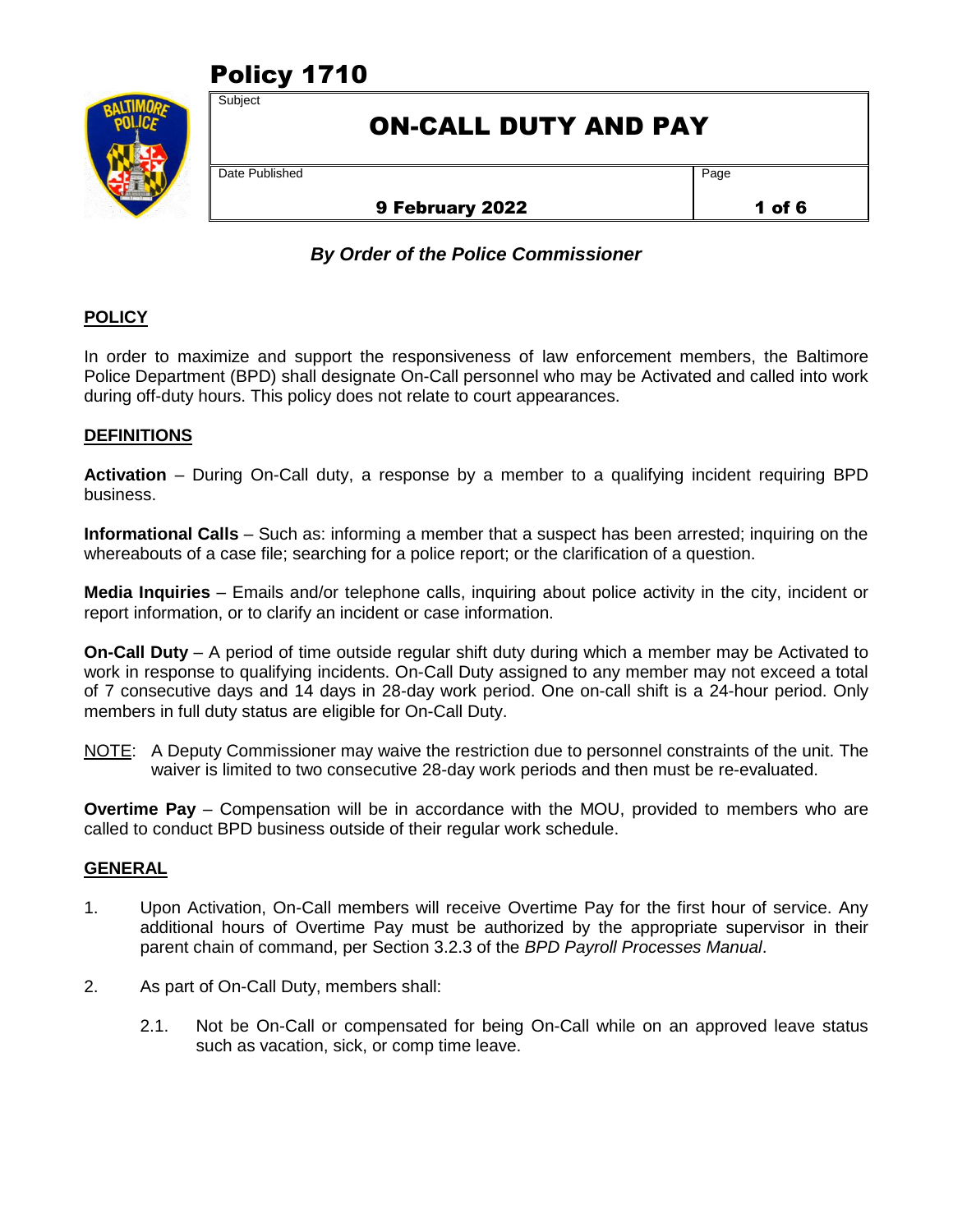- 2.2. Maintain their departmentally issued communication devices on-person and powered on at all times.
- 2.3. Not use a personal phone for On-Call purposes.
- 2.4. Be available and answer promptly all calls received for the duration of the On-Call Duty.
- 2.5. Remain in a location from which they can arrive at an incident scene, Headquarters or any other designated location in Baltimore City within 90 minutes given reasonable travel conditions.
	- 2.5.1. Members are prohibited from responding to an incident in their personal vehicles.
- 2.6. Upon Activation of On-Call Duty, a member must respond promptly without conducting personal business.
- 2.7. Not consume alcoholic beverages or otherwise be impaired.
- 2.8 Shall receive On-Call compensation based on the MOU for each shift they are On-Call and have the member's supervisor enter the additional pay hours to the employee's timesheet in Workday.
- NOTE: Aside from the above requirements, the member is free to use On-Call time for their own purposes.
- 3. Below is the list of qualifying incidents for which an On-Call member may be contacted by a supervisor to resolve such incidents.
	- 3.1. SIRT qualifying incidents (see Policy 710, *Level 3 Use of Force/Special Investigative Response Team*),
	- 3.2. Homicide,
	- 3.3. Bank robbery,
	- 3.4. Any robbery resulting in an arrest or severe physical injury,
	- 3.5. Non-fatal shooting,
	- 3.6. Rape or sexual assault,
	- 3.7. Child abuse,
	- 3.8. Aggravated assault resulting in severe physical injury, or discharging a firearm at an individual without causing injury,
	- 3.9. Arson,
	- 3.10. Hostage/barricade/sniper situations,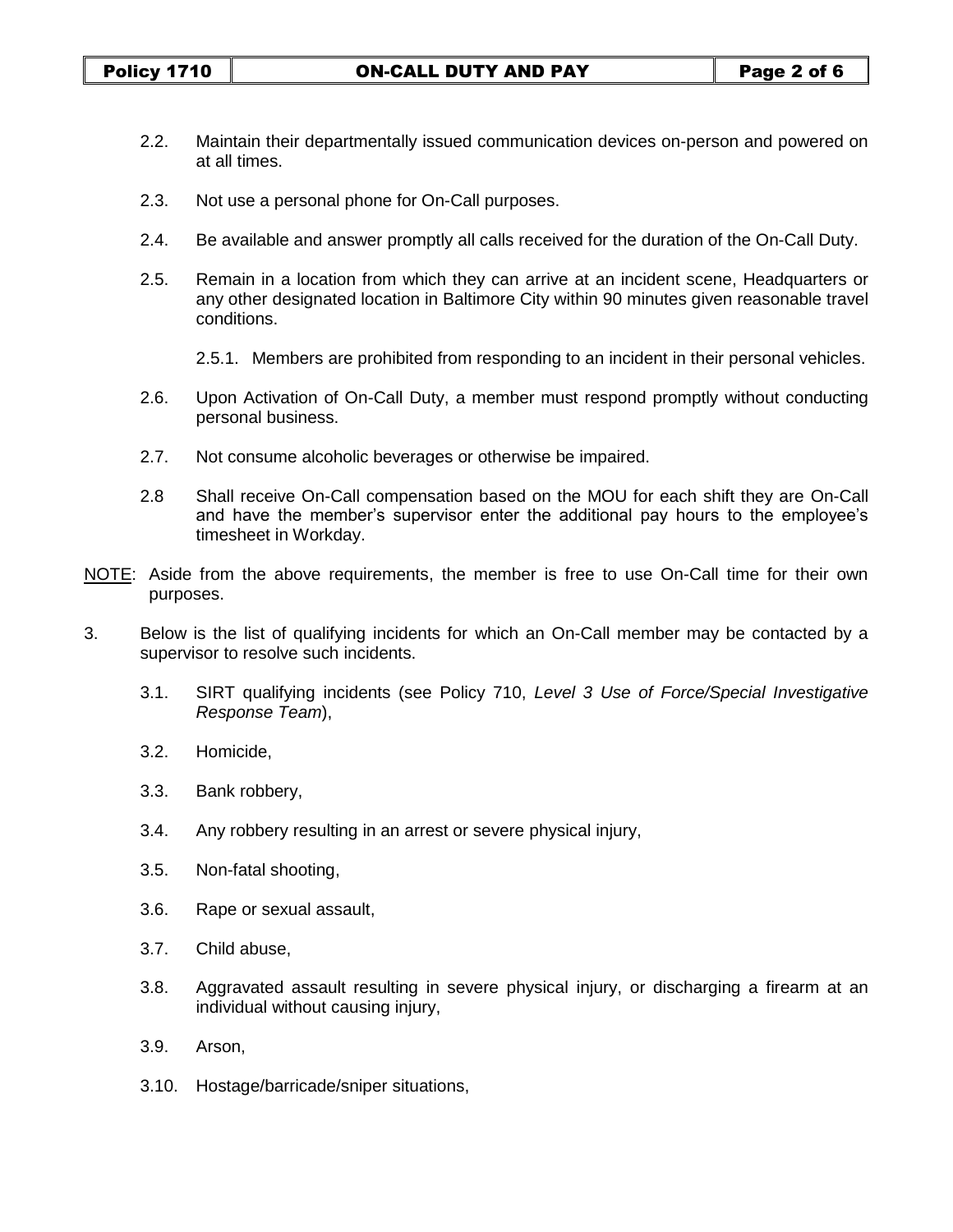- 3.11. Qualifying missing person incident (see Policy 714, *Missing Persons*), and
- 3.12. Public Integrity Bureau (PIB) incidents which require immediate response.
- 4. Investigative support units (e.g. WATF, Special Activities) will maintain an On-Call schedule to support investigations of qualifying incidents when personnel are not regularly scheduled.
- NOTE: The Deputy Commissioner of Operations will approve On-Call status to additional personnel to support criminal investigations. On-Call should be used to provide coverage for hours during which investigative resources are not available.
- NOTE: A Commander must obtain permission to place a member On-Call to handle an incident not notated in #3 above from the appropriate Bureau Deputy Commissioner.
- 5. Members who are not On-Call shall not be disciplined for not answering their phone or work correspondence when contacted.

#### **DIRECTIVES**

- 6. Members answering work-related telephone calls, emails or other communications and/or conducting related work during On-Call Duty must maintain a work log (see Appendix A). For each communication and related work conducted, the member shall record the exact duration of the communication and/or related work on a work log. The work log must be submitted through Workday (scanned and uploaded to the On-Call member's time entry) and the total overtime hours must be equal to the work log total.
- 7. Members who are Activated and respond into work for an assignment will be compensated a maximum of 90 minutes of Overtime Pay for travel time to the assignment from the time of the initial telephone notification.
- 8. Activation concludes when a member completes the assignment for which the member was Activated. That member then returns to either On-Call Duty or off-duty status, as specified by the appropriate schedule.
- 9. During Activation, compensation will be determined by the MOU.

#### **REQUIRED ACTION**

#### **On-Call Duty Member**

- 10. The On-Call Duty member will:
	- 10.1. Notify Dispatch personnel to log into the computer-aided dispatch (CAD) system.
	- 10.2. Notify the district supervisor and/or any officer-in-charge at the scene that they are responding.
	- 10.3. After the conclusion of the incident, the On-Call member will complete all relevant investigative documentation collected as a result of the call, ensure that their time worked has been accurately recorded in Workday (either via a check-in/check-out punch or Manual Time Entry form submitted to their supervisor), and submit the corresponding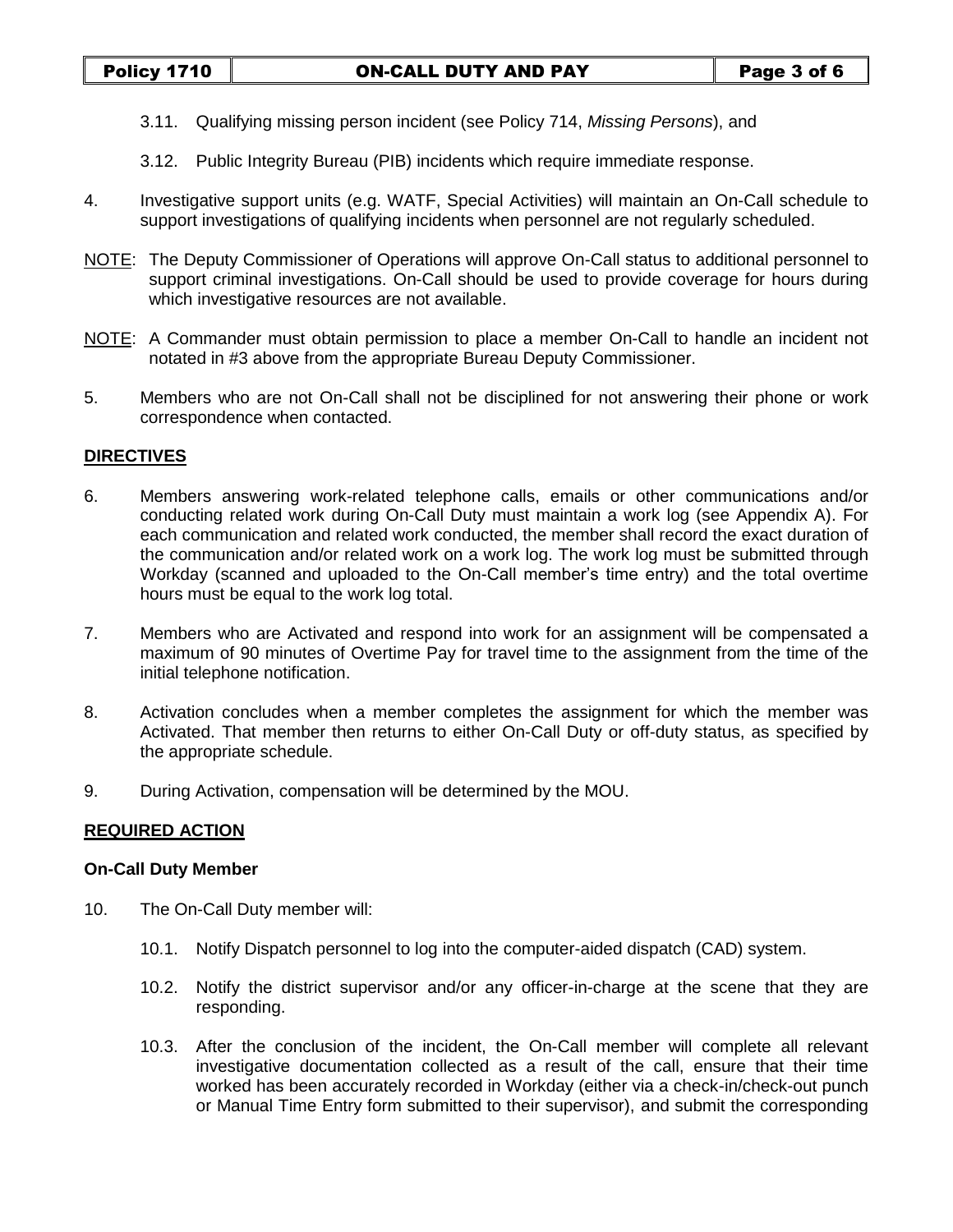Overtime Request through Workday. The number of overtime hours noted in the OT Request should match the On-Call time entry.

#### **Investigative Supervisor**

- 11. Supervisors shall maintain a schedule of members who are On-Call, with precise time frames, in a shareable format for coordination with Communications personnel. This schedule shall include employee names, ranks, sequence numbers, and Departmental cell phone number.
- 12. Supervisors shall not assign On-Call Duty to any member who is not in full duty status.

#### **Patrol Supervisor**

- 13. Upon the occurrence of a qualifying incident under their supervision, the Patrol supervisor shall:
	- 13.1. Contact the Communications supervisor (ext. 2284) to Activate On-Call Duty members.
	- 13.2 Provide a contact number to the Communications supervisor so that the On-Call Duty member can call back to collect additional information.

#### **Commanding Officer**

- 14. Commanding officers shall periodically review the On-Call Duty schedule to ensure that:
	- 14.1. On-Call Duty coverage is provided when there is not coverage from regularly scheduled personnel.
	- 14.2. On-Call Duty is equitably assigned to eligible members.
	- 14.3. The On-Call Duty schedule complies with consecutive hour/day restrictions (see definition of "On-Call Duty").
	- 14.4. Commanders of areas assigning On-Call Duty coverage must provide rosters that contain the dates and hours for the subsequent month to the appropriate Deputy Commissioner for approval no later than the 15th of the month. Rosters shall be approved and provided to affected members by the 20th of the month.
- 15. Commanding officers shall document and correct any discrepancies in the On-Call Duty schedule according to the above criteria.
- 16. If the duty status of an On-Call Duty member changes, the commanding officer must identify and notify a substitute member within 72 hours of learning about the change. If the change in duty status occurs within 72 hours of the scheduled work hours, the commanding officer must identify and notify a substitute member as soon as possible.
- 17. Commanding officers of members who have an On-Call Duty schedule shall complete a monthly report that includes: 1) the number of On-Call shifts each member worked and the number of consecutive days each member is scheduled for On-Call Duty, 2) the total overtime worked during the On-Call period, and 3) the equitable distribution of On-Call shifts. Submit the completed reports (Form 95) and email them to Audits@BaltimorePolice.org by the 15<sup>th</sup> of the succeeding month.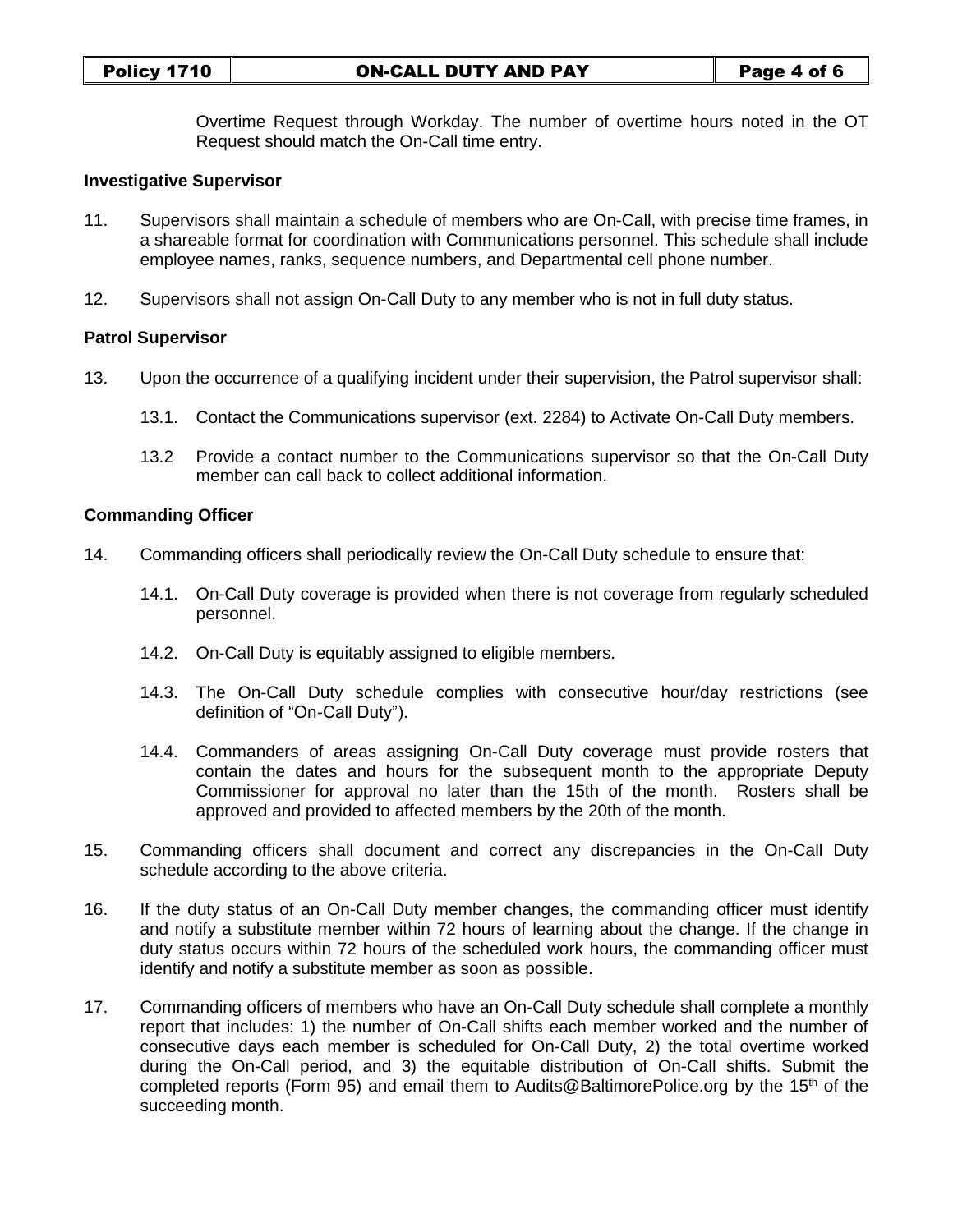#### **Audits and Inspections**

18. Audits and Inspections will collect the monthly reports, ensure all Commands complete the monthly reporting, and maintain the reports for future inspections and review.

#### **Communications Personnel**

- 19. Upon notification of a qualifying incident, Communications personnel will:
	- 19.1. Contact the appropriate On-Call Duty member to respond to the incident.
	- 19.2. Confirm to the Patrol supervisor that an On-Call Duty member has been Activated in response to the incident.
- 20. Notify the commanding officer of both the nature of the incident and the specific member Activated to respond into work.

#### **Public Information**

21. Respond to Media Inquiries whether received via email or telephone calls when scheduled for On-Call Duty.

#### **APPENDIX**

A. On-Call Duty Work Log

#### **ASSOCIATED POLICIES**

Policy 710, *Level 3 Use of Force Investigations/Special Investigation Response Team*  Policy 714, *Missing Persons* PCM 19-02, *Overtime Rules Clarification II*

#### **COMMUNICATION OF POLICY**

This policy is effective on the date listed herein. Each employee is responsible for complying with the contents of this policy.